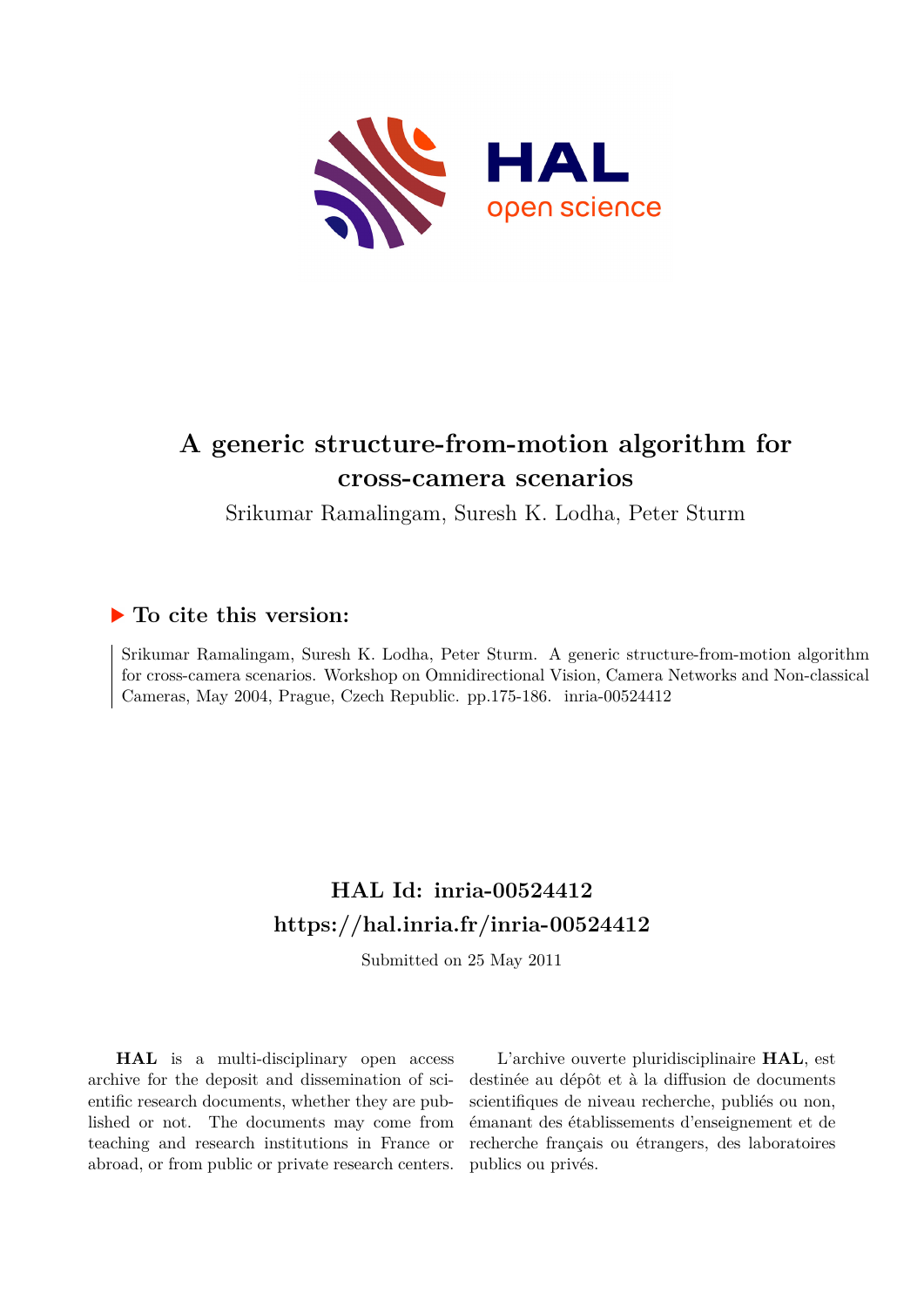## A Generic Structure-from-Motion Algorithm for **Cross-Camera Scenarios**

Peter Sturm<sup>2</sup>  $Srikumar$  Ramalingam<sup>1</sup> Suresh K. Lodha<sup>1</sup>

<sup>1</sup> Dept. of Computer Science, University of California, Santa Cruz, USA, {srikumar, lodha}@soe.ucsc.edu; http://www.soe.ucsc.edu/~{srikumar, lodha} <sup>2</sup> INRIA Rhône-Alpes, 38330 Montbonnot, France Peter. Sturm@inrialpes.fr; http://www.inrialpes.fr/movi/people/Sturm/

Abstract. We introduce a generic structure-from-motion approach based on a previously introduced, highly general imaging model, where cameras are modeled as possibly unconstrained sets of projection rays. This allows to describe most existing camera types (at least for those operating in the visible domain), including pinhole cameras, sensors with radial or more general distortions, catadioptric cameras (central or non-central), etc. We introduce a structure-from-motion approach for this general imaging model, that allows to reconstruct scenes from calibrated images, possibly taken by cameras of different types (cross-camera scenarios). Structurefrom-motion is naturally handled via camera independent ray intersection problems, solved via linear or simple polynomial equations. We also propose two approaches for obtaining optimal solutions using bundle adjustment, where camera motion, calibration and 3D point coordinates are refined simultaneously. One is relatively straightforward, minimizing distances between 3D points and projection rays. The other minimizes reprojection error; the general imaging model does not provide analytical expressions for the reprojection error and its derivatives, which are desirable for efficient optimization. To achieve this, we propose to approximate the set of projection rays of a general non-central camera by several clusters of central rays, allowing us to formulate an analytical cost function. We present results for two cross-camera scenarios  $-$  a pinhole used together with an omnidirectional camera and a stereo system used with an omnidirectional camera. Using ground-truth and 3D reconstruction results from classical techniques, we show that our generic algorithm is simple, general and accurate for extensions to various cross-camera and multi-camera scenarios.

#### Introduction and Motivation  $\mathbf 1$

Many different types of cameras including pinhole, stereo, catadioptric, omnidirectional and non-central cameras have been used in computer vision. Some of these cameras, especially the omnidirectional class, provide more stable egomotion estimation and larger fields of view  $[2, 21, 18]$ . Naturally, larger fields of view allow to reconstruct 3D scenes using fewer images, although the spatial resolution is lower, e.g. pinhole cameras can provide more useful texture maps. Non-central cameras, a review of which is present in [3], eliminate the scale ambiguity in motion estimation and thereby we do not need ground control points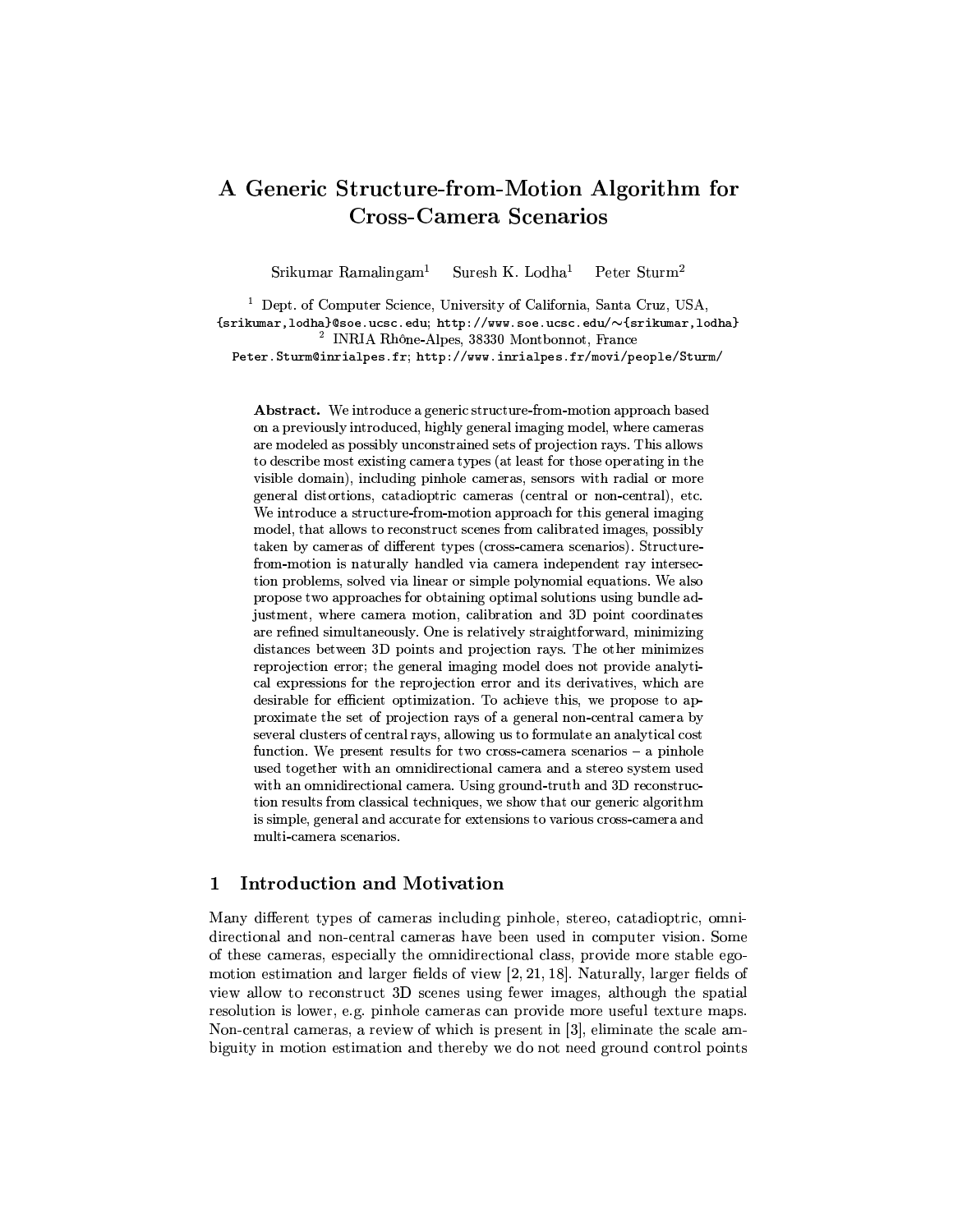for scale computation. Thus using a variety of cameras will facilitate and enhance the 3D reconstruction in both geometry and texture. For example, we can build a surveillance system with one static omnidirectional camera (which detects moving objects) and several narrow-field-of-view pan-tilt-zoom cameras that can be used to take closeup pictures of objects. Also while reconstructing complete environments, it is helpful to have a combination of omnidirectional and traditional images: the traditional ones (narrow field of view, i.e. high spatial resolution) give good accuracy locally, whereas the omnidirectional images would be good for registering images scattered throughout the environment to a single reference frame. Inspite of these advantages, a general, unified, structurefrom-motion approach for handling different camera systems, does not exist yet.

This statement holds also for camera calibration; most existing calibration methods are parametric and camera dependent [12, 7]. For example, in the pinhole camera we use a  $3 \times 3$  matrix, called intrinsic matrix, to store the internal parameters of a camera. This matrix along with the camera pose provide the necessary calibration information. Similarly, calibration of optical distortions and of central or non-central catadioptric systems or other omnidirectional cameras, has been done using various specific parametric camera models. A non-parametric model and approach to camera calibration, referred to as the generic imaging model, was recently introduced by Grossberg and Nayar [9]: camera calibration is formulated as computing a 3D projection ray for every image pixel. Their method requires several images of calibration objects, with known relative motions between image acquisitions. We have recently introduced a more general calibration approach, that does not need a specific experimental setup; it only requires taking images of calibration objects, from completely unknown viewpoints  $[24, 25]$ . This technique is used for calibrating the systems used in our experiments. Section 3.1 provides a brief overview of the calibration algorithm.

Besides proposing algorithms, we want to stress, in this paper, that most basic structure-from-motion problems can be formulated in a unified, camera independent manner, typically as ray intersection type problems. This is shown for pose and motion estimation and triangulation, in Sections 3.2 to 3.4.

The main contribution of this paper is the description of an approach for 3D scene reconstruction from images acquired by any camera or system of cameras following the general imaging model. Its building blocks are motion estimation, triangulation and bundle adjustment algorithms, which are all basically formulated as ray intersection problems. Classical motion estimation (for pinhole cameras) and its algebraic centerpiece, the essential matrix [14], are generalized in Section 3.2, following [22]. As for triangulation, various algorithms have been proposed for pinhole cameras in [11]. In this work, we use the *mid-point* approach because of its simplicity, see Section 3.3. Initial estimates of motion and structure estimates, obtained using these algorithms, are refined using bundle adjustment [12,27], i.e. (non-linear in general) optimization of all unknowns. This is described in Section 4. Bundle adjustment needs a good initial solution, and also depending on the cost functions the convergence rate and the optimality of the final solutions vary [11, 27]. In this work we utilize two different cost functions to design and implement two different bundle adjustment algorithms. The first cost function is based on minimizing the distance between 3D points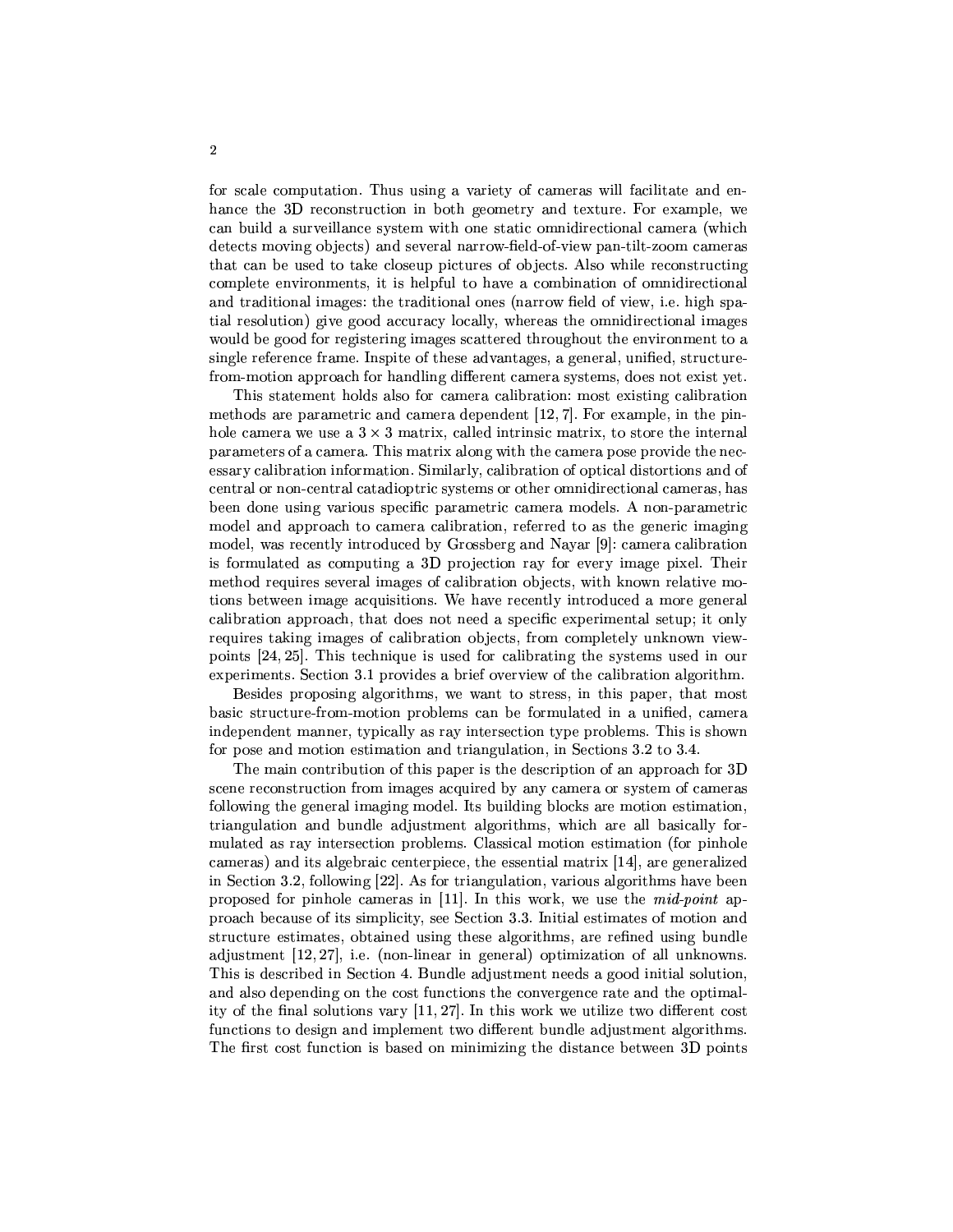and associated projection rays, which we refer to as the ray-point method. The main reason for using this cost function is that it was straightforward to extend to non-parametric cross-camera scenarios. The second cost function is, as usually desired, based on the reprojection error, i.e. the distance between re-projected 3D points and originally measured image points (possibly weighted using uncertainty measures on extracted image point coordinates). The main reason for using this cost function is its statistical foundation [11].

There is a major challenge in extending the existing parametric bundleadjustment algorithms (reprojection based) to a non-parametric scenario, i.e. the general imaging model. This is due to the fact that no analytical projection equation exists, and thus no analytical expression for the re-projection error based cost function and its derivatives. In order to address this challenge, we approximate the n rays from a given camera, central or non-central, by  $k$  clusters of central rays, i.e. rays that intersect in a single point. For example we have  $k = 1$  for central cameras (e.g. pinhole),  $k = 2$  for stereo cameras,  $k = n$  for oblique cameras [20], etc. Each such cluster of rays, therefore, corresponds to a single central camera. Given any 3D point we find the corresponding cluster of rays to which it belongs. The bunch of rays in every central cluster is intersected by a plane to synthesize a perspective image. This allows us to formulate a parametric function that maps the 3D point to a 2D pixel on the synthesized image, and thus to drive bundle adjustment. Details are discussed in Section 4.2.

Experimental results with two cross-camera scenarios are given in Section 5.

#### **Previous Work and Background**  $\overline{2}$

We briefly explain previous efforts in 3D reconstruction using various cameras. Pinhole cameras have a long history of being employed for 3D reconstruction [12]. In the last decade or so, omnidirectional cameras and non-central cameras have also been used for 3D reconstruction  $[3, 2, 5, 13]$ . Recently, Micusik et al. extended the multiple view metric 3D reconstruction to central fish-eye cameras [17]. Central catadioptric cameras such as para-catadioptric systems (orthographic camera facing a parabolic mirror) were calibrated and utilized in 3D reconstruction by Geyer and Daniilidis [8]. Omni-directional images, with known camera motion, obtained from a GPS or a robot, have also been used in 3D reconstruction [16, 4]. All these efforts have utilized parametric calibration techniques and camera dependent structure-from-motion algorithms. In contrast, in this work we utilize a generic camera calibration technique and a generic structurefrom-motion algorithm that applies equally well to all types of cameras – pinhole, stereo, omnidirectional etc.

The importance of using cross-camera networks for 3D reconstruction and video surveillance has been observed by few researchers as yet. One of the first steps in this direction is the process of proposing unifying models and multiview relations for different cameras. Geyer and Daniilidis [6] developed a unified theory that encompasses all central catadioptric systems, observed by Baker and Nayar in [1]. Sturm developed multi-view relations for any mixture of paracatadioptric, perspective or affine cameras [23]. Our work is complementary to these efforts in enhancing and promoting the use of cross-camera scenarios for practical applications.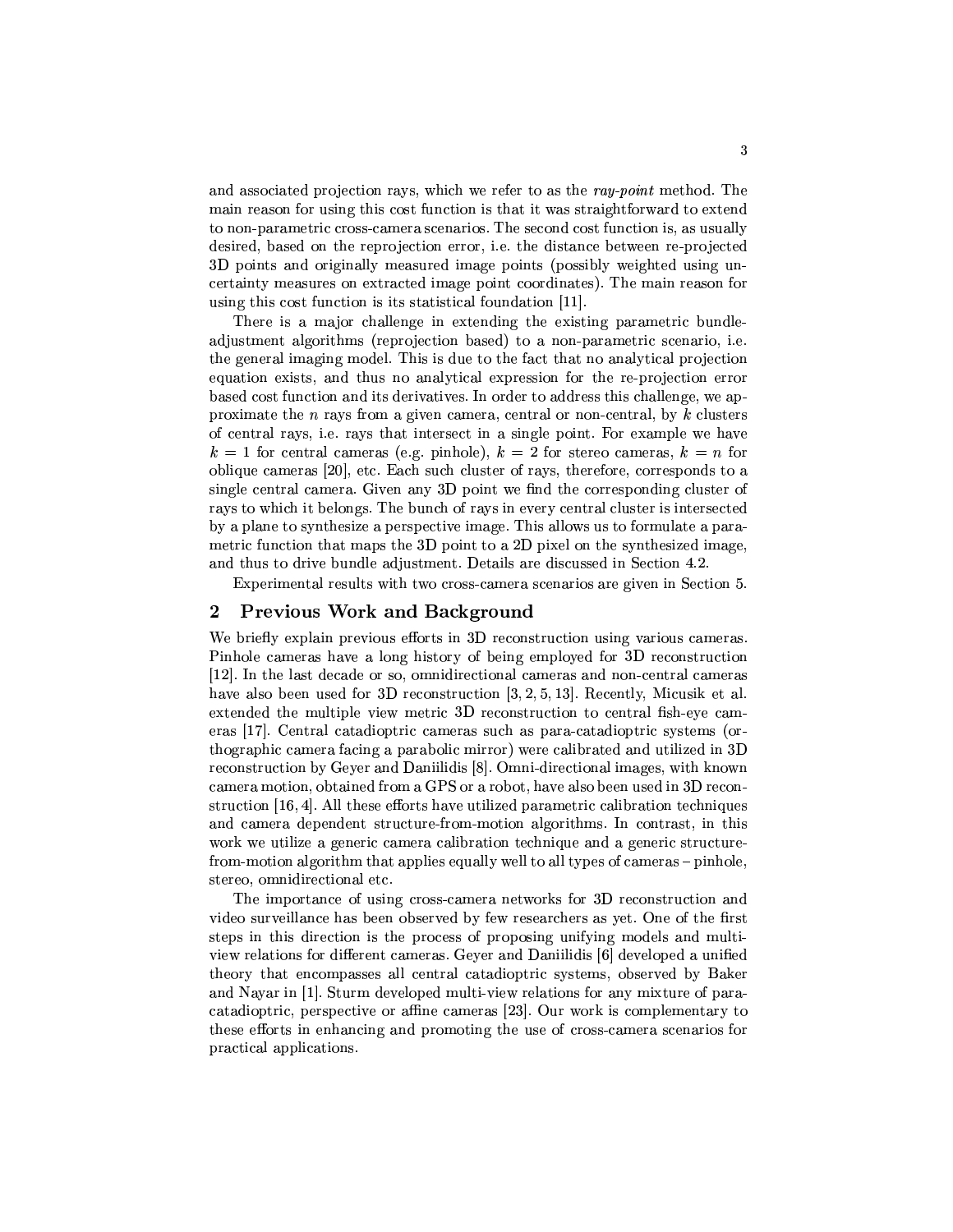#### 3 **Generic Structure-from-Motion**

 $\overline{4}$ 

Figure 1 describes the pipeline for the generic structure-from-motion algorithm.



#### Generic Camera Calibration  $3.1$

We use a generic calibration approach developed in  $[25]$ , an extension of  $[9]$ , to calibrate the different camera systems. For the sake of completeness, we briefly explain the algorithm. Calibration consists in determining, for every pixel, the 3D projection ray associated with it. In  $[9]$ , this is done as follows: two images of a calibration object with known structure are taken. We suppose that for every pixel, we can determine the point on the calibration object, that is seen by that pixel. For each image and each pixel, we thus obtain two 3D points. Their coordinates are usually only known in a coordinate frame attached to the calibration object; however, if one knows the motion between the two object positions, one can align the coordinate frames. Then, every pixel's projection ray can be computed by simply joining the two observed 3D points.

In [25], we propose a more general approach, that does not require knowledge of the calibration object's displacement. In that case, three images need to be taken at least. The fact that all 3D points observed by a pixel in different views, are on a line in 3D, gives a constraint that allows to recover both the motion and the camera's calibration. The constraint is formulated via a set of trifocal tensors, that can be estimated linearly, and from which motion, and then calibration, can be extracted (details are given in  $[24]$ ).

#### $3.2$ **Motion Estimation**

We describe how to estimate ego-motion, or, more generally, relative position and orientation of two calibrated general cameras. This is done via a generalization of the classical motion estimation problem for pinhole cameras and its associated centerpiece, the essential matrix [14]. We briefly summarize how the classical problem is usually solved [12]. Let R be the rotation matrix and T the translation vector describing the motion. The essential matrix is defined as  $E = [T]_{\times}R$ . It can be estimated using point correspondences  $(x, x')$  across two views, using the epipolar constraint  $x'^T E x = 0$ . This can be done linearly using 8 correspondences or more. In the minimal case of 5 correspondences, an efficient non-linear minimal algorithm, which gives exactly the theoretical maximum of 10 feasible solutions, was only recently introduced [19]. Once the essential matrix is estimated, the motion parameters  $R$  and  $T$  can be extracted relatively straightforwardly [19].

In the case of our general imaging model, motion estimation is performed similarly, using pixel correspondences  $(x, x')$ . Using the calibration information,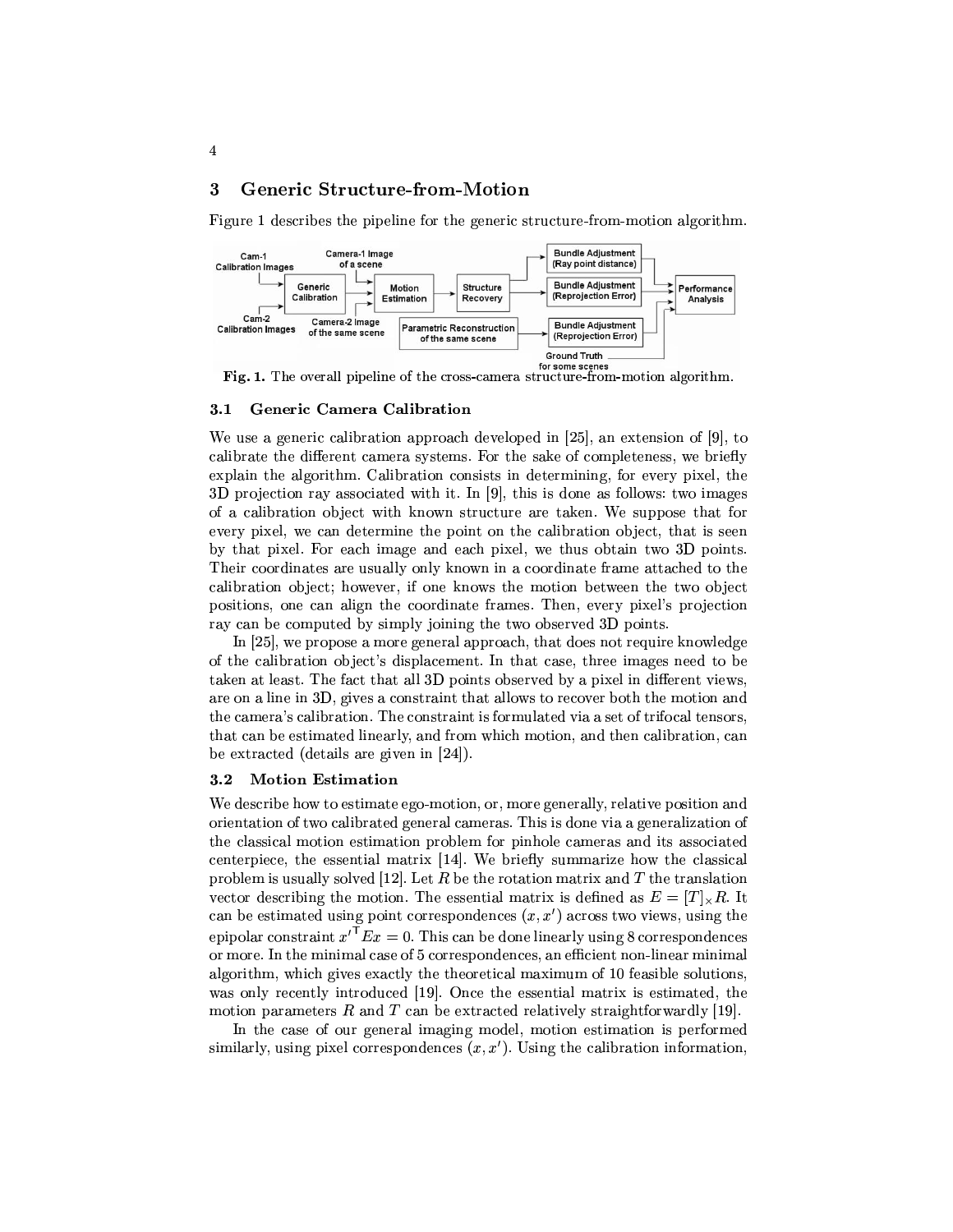the associated projection rays can be computed. Let them be represented by their Plücker coordinates, i.e. 6-vectors X and  $X'$ . The epipolar constraint extends naturally to rays, and manifests itself by a  $6 \times 6$  essential matrix, defined as:

$$
\mathcal{E} = \begin{pmatrix} R & -E \\ 0 & R \end{pmatrix}
$$

The epipolar constraint then writes:  $X^T \mathcal{E} X = 0$  [22]. Once  $\mathcal{E}$  is estimated, motion can again be extracted straightforwardly (e.g.,  $R$  can simply be read off  $\mathcal{E}$ ). Linear estimation of  $\mathcal{E}$  requires 17 correspondences.

There is an important difference between motion estimation for central and non-central cameras: with central cameras, the translation component can only be recovered up to scale. Non-central cameras however, allow to determine even the translation's scale. This is because a single calibrated non-central camera already carries scale information (via the distance between mutually skew projection rays). One consequence is that the theoretical minimum number of required correspondences is 6 instead of 5. It might be possible, though very involved, to derive a minimal 6-point method along the lines of [19]. More details on motion estimation are omitted due to lack of space.

#### Structure Recovery/Triangulation  $3.3$

We now describe an algorithm for 3D reconstruction from two or more calibrated images with known relative position. Let  $P = (X, Y, Z)^T$  be a 3D point that is to be reconstructed, based on its projections in  $n$  images. Using calibration information, we can compute the  $n$  associated projection rays. Here, we represent the ith ray using a starting point  $A_i$  and the direction, represented by a unit vector  $B_i$ . We apply the mid-point method [11, 22], i.e. determine P that is closest in average to the  $n$  rays. Let us represent generic points on rays using position parameters  $\lambda_i$ . Then, P is determined by minimizing the following expression over X, Y, Z and the  $\lambda_i$ :  $\sum_{i=1}^n ||A_i + \lambda_i B_i - P||^2$ .

This is a linear least squares problem, which can be solved e.g. via the Pseudo-Inverse, leading to the following explicit equation (derivations omitted):

$$
\begin{pmatrix} P \\ \lambda_1 \\ \vdots \\ \lambda_n \end{pmatrix}_{3+n} = \underbrace{\begin{pmatrix} n1_3 & -B_1 & \cdots & -B_n \\ -B_1^{\mathsf{T}} & 1 & & \\ \vdots & & \ddots & \\ -B_n^{\mathsf{T}} & & 1 & \end{pmatrix}}_{M_{(3+n)\times(3+n)}} \begin{pmatrix} 1_3 & \cdots & 1_3 \\ -B_1^{\mathsf{T}} & & & \\ & \ddots & & \\ & & -B_n^{\mathsf{T}} \end{pmatrix}_{(3+n)\times(3n)} \begin{pmatrix} A_1 \\ \vdots \\ A_n \end{pmatrix}_{3n}
$$

where  $I_3$  is the identity matrix of size  $3 \times 3$ . Due to its sparse structure, the inversion of the matrix  $M$  in this equation, can be performed very efficiently, as typically done in bundle adjustment [27]. Overall, the triangulation of a 3D point using  $n$  rays, can by carried out very efficiently, using only matrix multiplications and the inversion of a symmetric  $3 \times 3$  matrix (details omitted).

#### **Pose Estimation**  $3.4$

Pose estimation is the problem of computing the relative position and orientation between an object of known structure, and a calibrated camera. We don't use it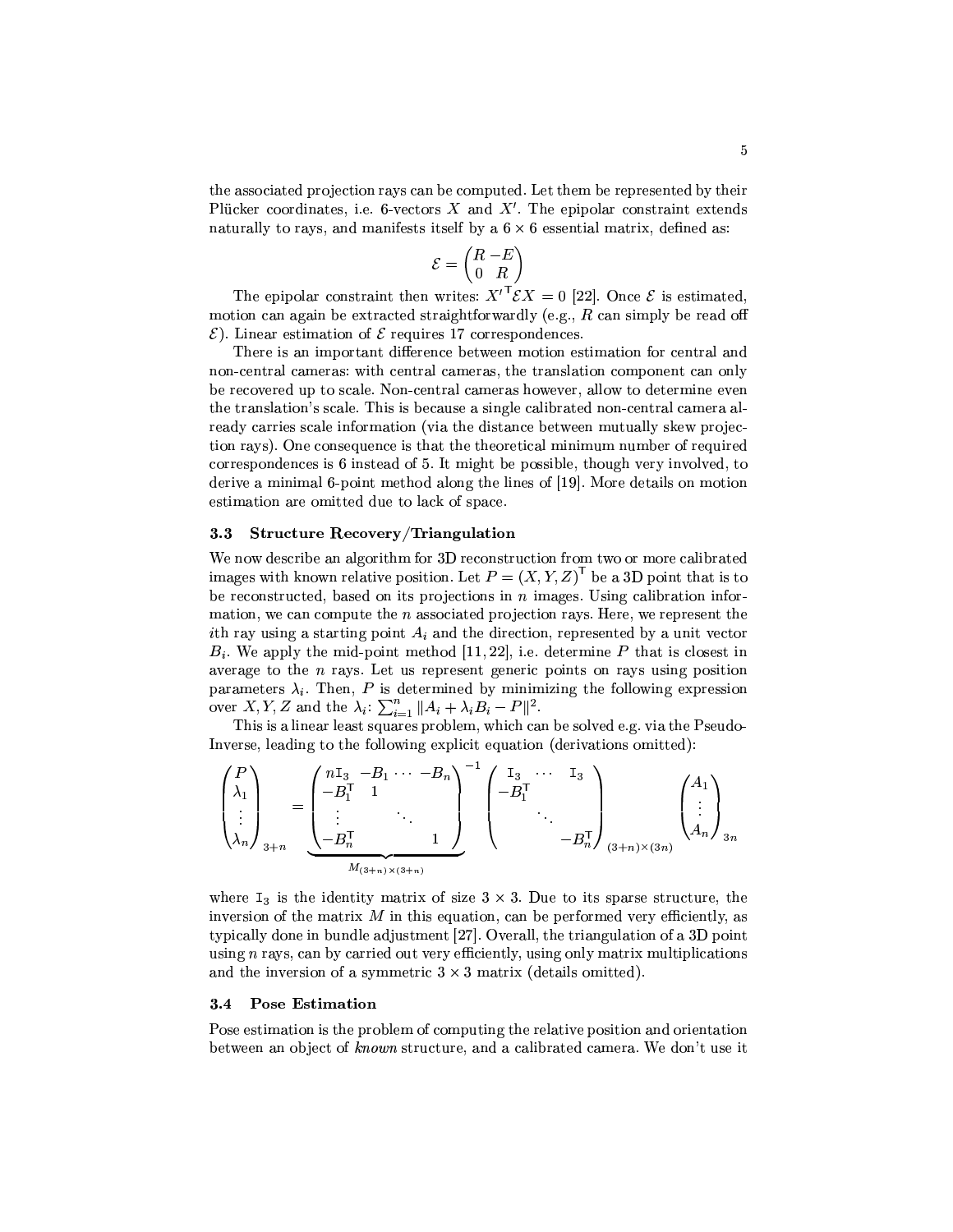in this work, but describe it for the sake of completeness. A literature review on algorithms for pinhole cameras is given in [10]. Here, we briefly show how the minimal case can be solved for general cameras. For pinhole cameras, pose can be estimated, up to a finite number of solutions, from 3 point correspondences (3D-2D) already. The same holds for general cameras. Consider 3 image points and the associated projection rays, computed using the calibration information. We parameterize generic points on the rays as in the previous section:  $A_i + \lambda_i B_i$ .

We know the structure of the observed object, meaning that we know the mutual distances  $d_{ij}$  between the 3D points. We can thus write equations on the unknowns  $\lambda_i$ , that parameterize the object's pose:

$$
||A_i + \lambda_i B_i - A_j - \lambda_j B_j||^2 = d_{ij}^2
$$
 for  $(i, j) = (1, 2), (1, 3), (2, 3)$ 

This gives a total of 3 equations that are quadratic in 3 unknowns. Many methods exist for solving this problem, e.g. symbolic computation packages such as MAPLE allow to compute a resultant polynomial of degree 8 in a single unknown, that can be numerically solved using any root finding method.

Like for pinhole cameras, there are up to 8 theoretical solutions. For pinhole cameras, at least 4 of them can be eliminated because they would correspond to points lying behind the camera [10]. As for general cameras, determining the maximum number of feasible solutions requires further investigation. In any case, a unique solution can be obtained using one or two additional points [10].

#### **Bundle Adjustment**  $\overline{\mathbf{4}}$

#### 4.1 Ray-point bundle adjustment

This technique minimizes the distance between projection rays and 3D points. We briefly describe our cost function. As in the previous section,  $A_i + \lambda_i B_i$  is used to represent generic points on a ray. The distance between this ray, in a coordinate system represented with  $(R, T)$ , and a 3D point  $(X_i, Y_i, Z_i)$  is given below:  $\sqrt{1 + \sqrt{2}}$ 

$$
e_i = \|A_i + T + \lambda_j RB_i - \begin{pmatrix} X_j \\ Y_j \\ Z_j \end{pmatrix}\|
$$

The parameter  $\lambda_j$  is computed in closed form using least squares. In a general scenario having  $n$  3D points, each point may be associated with two or more rays coming from different camera views. We add all the ray-point distances (for every point with all the rays linked to it) to compute the overall cost function, which will be used in bundle adjustment to simultaneously refine the camera motion, possibly calibration, and 3D structure. The most important feature of this approach is that it is directly applicable to non-central and generically calibrated cameras.

#### Re-projection based bundle adjustment  $4.2$

We now describe the challenges in using re-projection based bundle adjustment for generically calibrated cameras and our approaches to overcome these challenges. In generic calibration, there is no mathematical function to relate the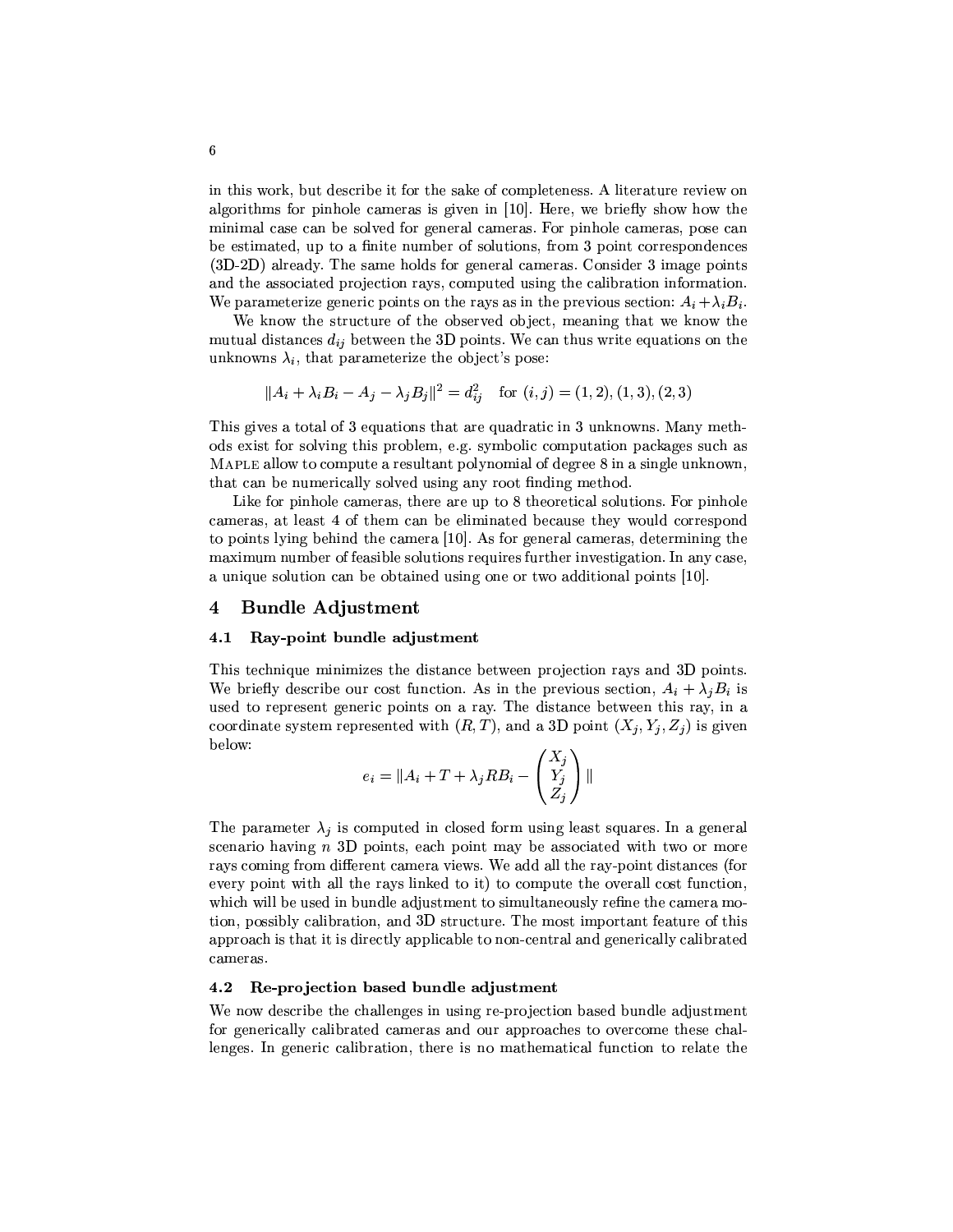pixel and a ray. The calibration result is a lookup, which maps every pixel to a ray. Non-linear optimization functions like Levenberg-Marquardt algorithms. which are used in bundle adjustment, use the derivatives of error functions. Computation of these derivatives poses the main problem in our scenario. For computing derivatives we need the ray associated to sub-pixel image coordinates. While this is easily possible in parametrically calibrated cameras, it is not straightforward in non-central cameras. One could try to use some kind of interpolation followed by numerical approaches for differentiation. However in noncentral and other non-perspective scenarios it is difficult to use interpolation.

We consider any camera as a cluster of central cameras. Therefore, given a set of rays belonging to a non-central camera, one can cluster the rays into  $k$ buckets. For example  $k = 2$  for a stereo camera. An interesting future area of research is to find the number of clusters and to design clustering algorithm. Once the rays corresponding to each central cluster is determined we synthesize a perspective image for each one of them. Perspective image for a cluster of rays belonging to a central camera can be easily computed by intersecting the rays with some plane. If the non-central camera has  $k$  central cameras, we generate k perspective images. Each of these perspective images can be parameterized based on the central rays and the intersecting plane, that allows us to create a parametric association from 3D points to 2D sub-pixels. In bundle adjustment we compute the reprojection error on all these synthesized images.

An important question is what criterion to use in choosing the plane of intersection while generating synthesized perspective images. We propose to minimize the "uncertainty" in the intersection points when the plane intersects the bunch of central rays: ideally the rays have to be perpendicular to the plane. Therefore we find an orientation which minimizes the sum  $M$  of all acute angles between the plane and intersecting rays. That cost function  $M$ , and the required normal to the plane  $(m_1, m_2, m_3)$  are given as:

$$
M = \sum_{i=1}^{n} (m_1 l_1^i + m_2 l_2^i + m_3 l_3^i), \quad m_j = \sqrt{\frac{\sum l_j^i}{\sum ((l_1^i)^2 + (l_2^i)^2 + (l_3^i)^2)}}, \quad j = 1, 2, 3
$$

where  $(l_1^i, l_2^i, l_3^i)$  refers to the direction of the  $i_{th}$  ray. It is useful to discuss what happens to our algorithm in extreme cases. The first case is when we have only one ray in a cluster. In that case we consider a plane perpendicular to that ray and the center will be kept at infinity. The next interesting case is that of a highly non-central camera, where the number of clusters is very large. We will have to generate many perspective images and if we use the above optimization criterion for computing the normal for the intersecting plane, then this algorithm tends to become a ray-point distance based bundle adjustment. For example in a completely non-central camera, which is referred to as an oblique camera [20], where each ray belongs to a separate central cluster, our reprojection based algorithm will be exactly the same as a ray-point approach. On the contrary if the camera has just one cluster it becomes the conventional re-projection based algorithm, if the image coordinates in the synthesized perspective image match with that of the original image.

A possible improvement to the above approach is to identify a plane and generate a perspective view where the image coordinates are close to the original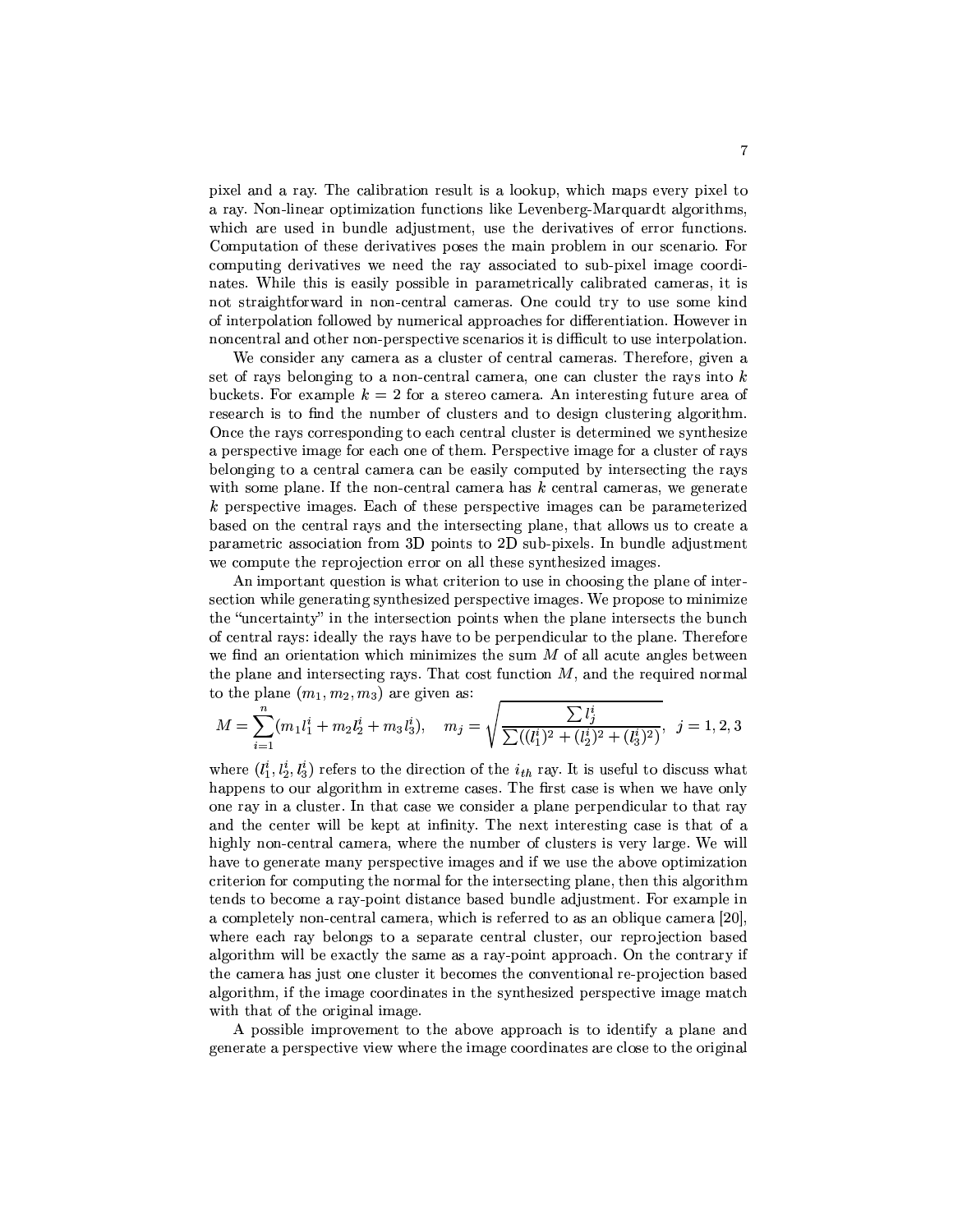image coordinates, which would better preserve the noise model in the image. Preliminary results with this approach are promising.

#### **Results and Analysis** 5

We consider three indoor scenarios:

- A house scene captured by omnidirectional and stereo system.
- A house scene captured by omnidirectional and pinhole camera.
- An objects scene, which consists of a set of objects placed in random positions as shown in Figure 3b, captured by an omnidirectional and a pinhole camera.

#### $5.1$ Calibration

We calibrate three types of cameras in this work. They are pinhole, stereo, and omni-directional systems. Pinhole Camera: Figure 2a shows the calibration of a pinhole camera using the single center assumption [25]. Stereo camera: Here we calibrate the left and right cameras separately as two individual pinhole cameras. In the second step we capture an image of a same scene from left and right cameras and compute the motion between them using the technique described in section 3.2. Finally using the computed motion we obtain both the rays of left camera and the right camera in the same coordinate system, which essentially provides the required calibration information. Omni-directional camera: Our omni-directional camera is a Nikon Coolpix-5400 camera with E-8 Fish-Eye lens. Its field of view is  $360 \times 183$ . In theory, this is just another pinhole camera with large distortions. The calibration results are shown in Figure 2. Note that we have calibrated only part of the image because three images are insufficient to capture the whole image in an omnidirectional camera. By using more than three boards it is possible to cover the whole image.



Fig. 2. a) Pinhole b) Stereo c) Omni-directional. The shading shows the calibrated region and the 3D rays on the right correspond to marked image pixels.

#### **Motion and Structure Recovery**  $5.2$

Pinhole and Omni-directional: Pinhole and omni-directional cameras are both central. Since the omni-directional camera has a very large field of view and consequently lower resolution compared to pinhole camera, the images taken from close viewpoints from these two cameras have different resolutions as shown in Figure 3. This poses a problem in finding correspondences between keypoints. Operators like SIFT [15], which are scale invariant, are not camera invariant. Direct application of SIFT failed to provide good results in our scenario. Thus we had to manually give the correspondences. One interesting research direction would be to work on the automatic matching of feature points in these images.

 $\bf 8$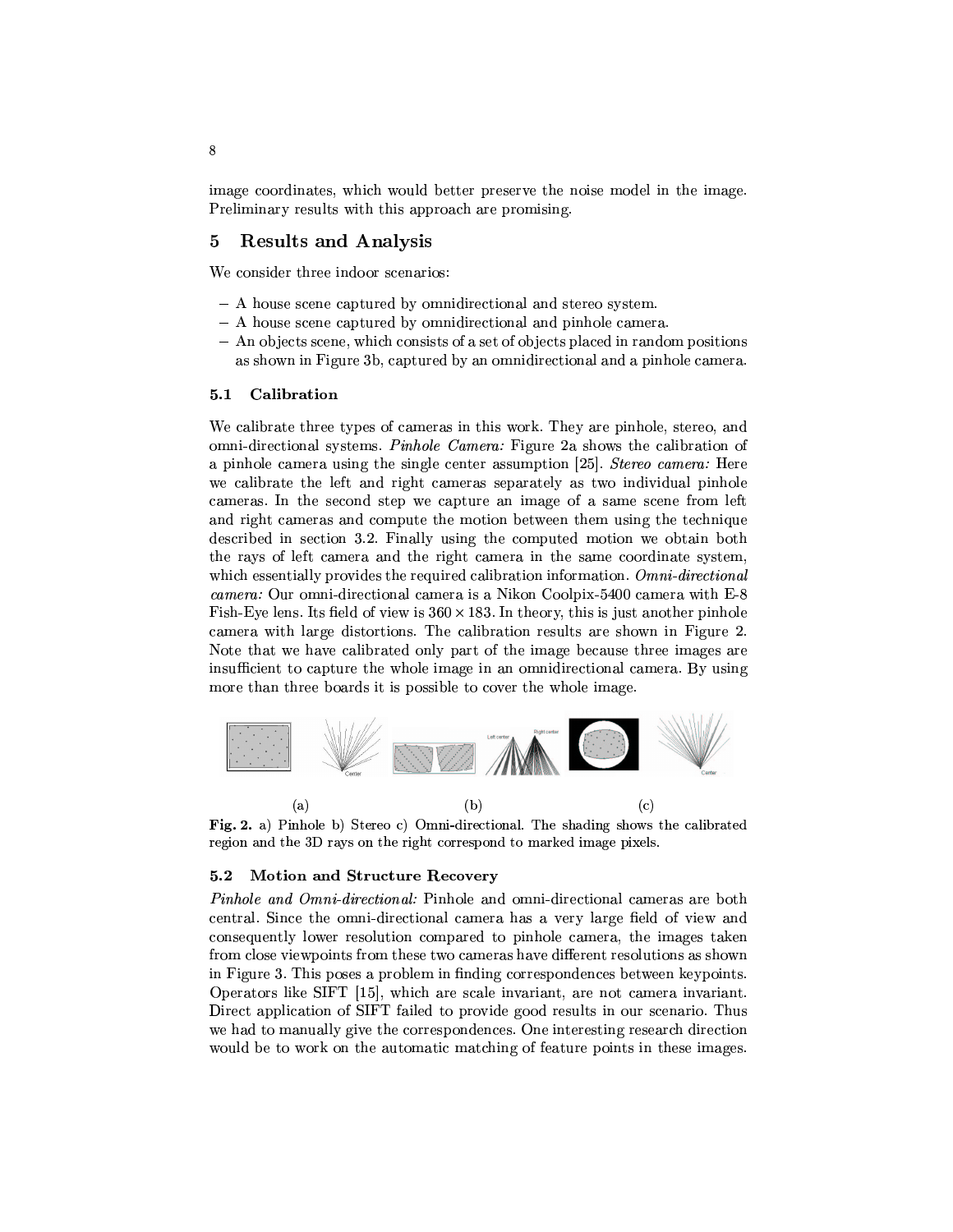

Fig. 3. a) stereo and omni-directional b) pinhole and omni-directional. We intersect the rays corresponding to the matching pixels in the image to compute the 3D points.

Stereo system and Omni-directional: A stereo system can be considered as a noncentral camera with two centers. The image of a stereo system is a concatenated version of left and right camera images. Therefore the same scene point appears more than once in the image. While finding image correspondences one keypoint in omni-directional image may correspond to 2 keypoints in stereo image as shown in Figure 3a. Therefore in the ray-intersection we intersect three rays to find one 3D point.

#### **Bundle Adjustment Statistics**  $5.3$

We discuss the convergence rate, error criteria and performance of the two bundle adjustment algorithms. Convergence rate is measured by the number of iterations. We consider all possible pairwise distances between reconstructed 3D points. To this purpose we normalize the 3D data to make the sum of squared distances from the centroid equal to unity. We have used ground-truth and parametric 3D reconstruction using classical techniques, to compare the performance of bundle adjustment. Parametric 3D reconstruction is obtained by parametric calibration of a pinhole camera, capturing of pinhole images, reconstruction by least-squares method and finally refinement of 3D scenes using parametric reprojection based bundle adjustment [12].

For the house scene, ground-truth is available. We compute the percentage error of a distance pair joining  $i_{th}$  and  $j_{th}$  points using method A as follows.

$$
PE(i,j) = \frac{d(i,j)_A - d(i,j)_{gt}}{d(i,j)_{gt}}
$$

where  $d(i, j)_A$  and  $d(i, j)_{at}$  refer to the pairwise distance between the  $i_{th}$  and  $j_{th}$ points obtained using method A and ground-truth respectively. We then use the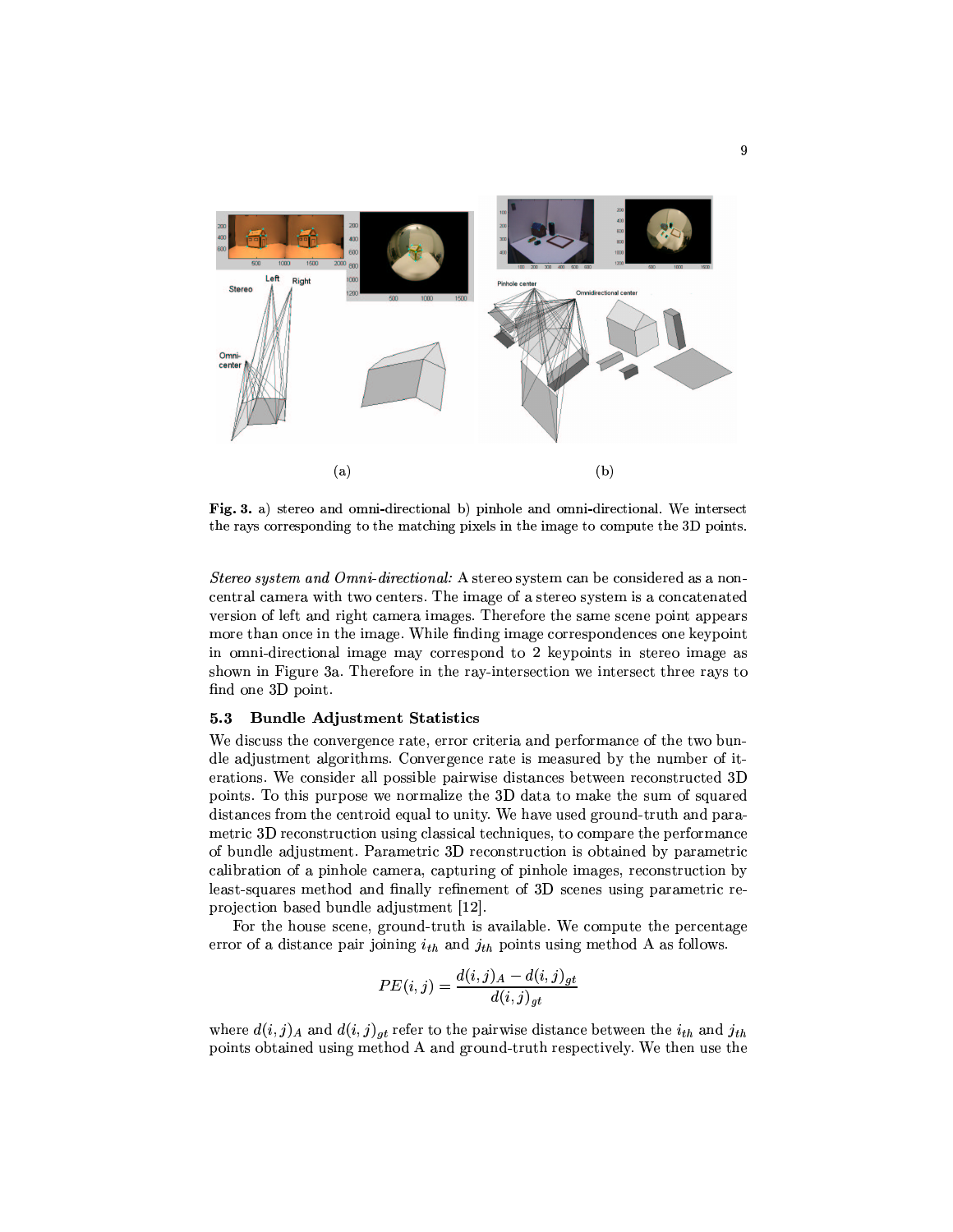absolute percentage errors of all the pairs to compute mean absolute percentage error. The statistics are presented in Table 1. We show the histograms of the pairs binned according to the percentage errors in Figures 4 and 5. We observe that the reprojection method converges faster than the ray-point method. The two bundle adjustments reduces the error of the initial 3D estimate. For the house scene constructed using a stereo and an omni-directional camera, the mean absolute percentage error of the reprojection method is smaller than that of the ray-point. On the contrary in the case of house scene constructed using a pinhole and an omnidirectional camera, ray-point method is slightly better than the reprojection method. We also observe that both the ray-point and the reprojection methods outperform the parametric approach in the house scene using stereo and omnidirectional cameras. However the parametric approach does better when using a pinhole and an omni-directional camera.

| Scene             | $\lfloor \text{Cam-1} \rfloor \lfloor \text{Cam-2} \rfloor$ | No of<br>Pts | Parametric<br>(Iters. Error) | Ray Point<br>(Iters, Error) | Reprojection<br>(Iters, Error) |
|-------------------|-------------------------------------------------------------|--------------|------------------------------|-----------------------------|--------------------------------|
| House stereo omni |                                                             |              | (8.0.0288)                   | (26, 0.0233)                | (7.0.0154)                     |
| House pinholeomni |                                                             |              | (8.0.0288)                   | (18, 0.0305)                | (5.0.0413)                     |

Table 1. Statistics for the house scene which has the ground-truth. *Iters* refer to the number of iterations and Error refers to the mean absolute percentage error.



Fig. 4. Histogram of the house scene constructed using a stereo and an omnidirectional image. Please note that the number of pairs along y-axis across different diagrams are



Fig. 5. Histogram for the house scene constructed using a pinhole and omnidirectional camera. Please note that the number of pairs along y-axis across different diagrams are not same.

For the objects scene, we also reconstruct 3D scenes by using a pinhole camera and parametric calibration. However as observed earlier, there is no guarantee that parametric reconstruction will be more accurate than ray-point and reprojection methods. In the absence of ground-truth we use *difference* measures between different methods to analyze the performance. Difference measures between method A and method B can be obtained for a pair containing  $i_{th}$  and  $j_{th}$  points as given below:

$$
DM(i,j) = \frac{d(i,j) \cdot A - d(i,j) \cdot B}{d(i,j) \cdot B}
$$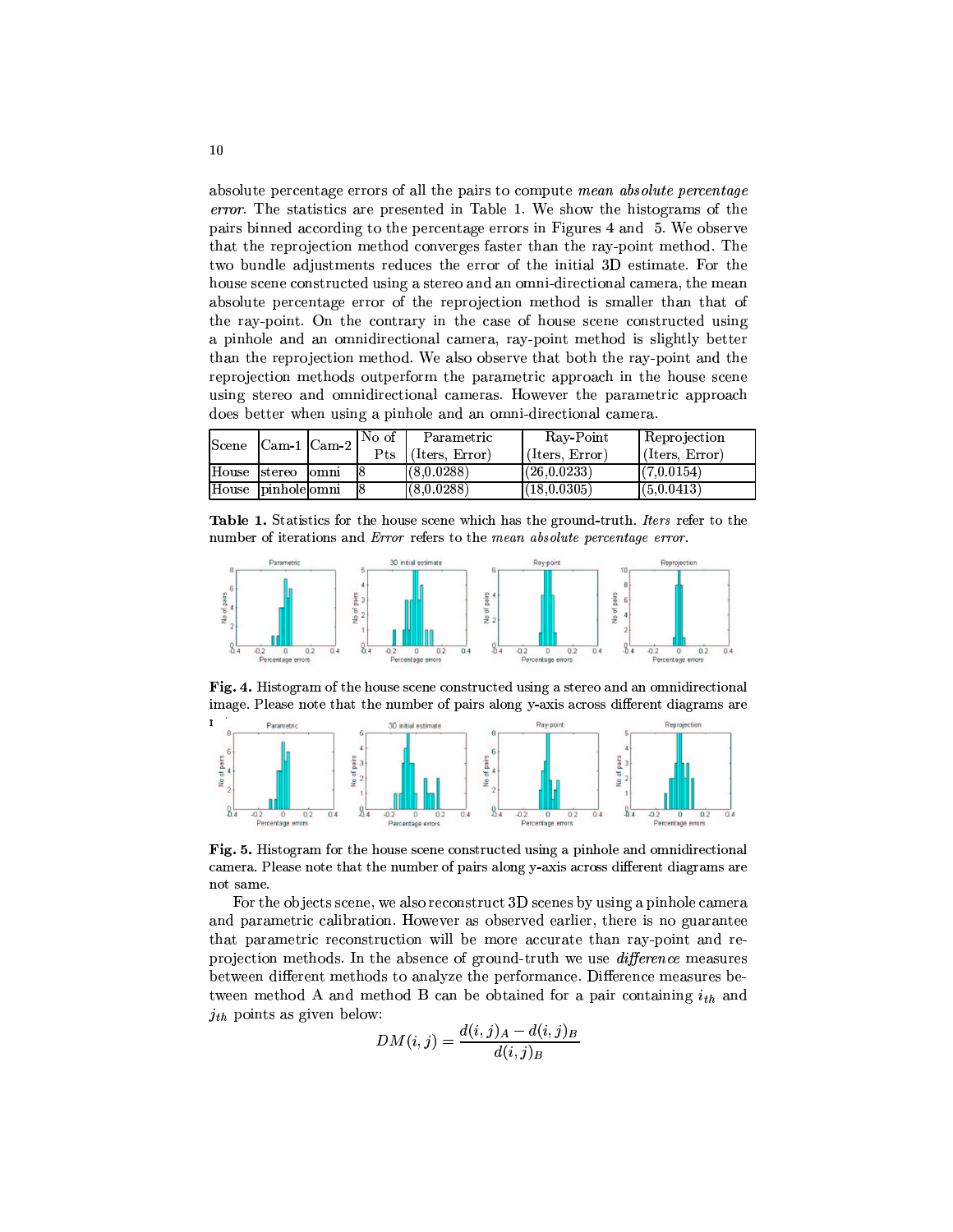where  $d(i, j)$ <sub>A</sub> and  $d(i, j)$ <sub>B</sub> are pairwise distances obtained by using methods A and B respectively. Figure 6 shows the histogram binning the pairs according to the difference measures. The statistics are presented in Table 2. In this case, as well, reprojection method converges faster than the ray-point method. We observe that the refinements produced by both the bundle adjustments are comparable to each other. We also show the cross-camera 3D reconstruction of an outdoor scene having 121 3D points in Figure 7.

| <b>Scene</b>          | $\lfloor$ Cam 1 $\lfloor$ Cam 2 $\rfloor$ |  | No of Param Ray-Pt Reproj |              |    |  | mean absolute                          |
|-----------------------|-------------------------------------------|--|---------------------------|--------------|----|--|----------------------------------------|
|                       |                                           |  | Pts                       | <b>Iters</b> |    |  | Iters Iters difference measure         |
| Objectspinholeomni 31 |                                           |  |                           |              | 25 |  | $\vert$ Ray-Pt - Param $\vert$ =0.0496 |
|                       |                                           |  |                           |              |    |  | $\mid$  Reproj - Param $\mid = 0.0544$ |
|                       |                                           |  |                           |              |    |  | $ $ Reproj - Ray-Pt $ =$ 0.0069        |

Table 2. Statistics for the objects scene which do not have the ground-truth. Here Iters refer to the number of iterations.



Fig. 6. Histograms for the difference errors in the *objects* scene. Please note that the bin sizes along x-axis and the number of pairs along y-axis across different diagrams are not same.



Fig. 7. a) pinhole image b) omnidirectional image c) Texture-mapped model d) Mesh representation e) Top view of the points. We reconstruct 121 3D points, which lie on three walls shown in the images.

#### **Conclusions and Future Work** 6

We have designed and developed a generic algorithm to mix different cameras in the SfM problem, including the extension of bundle adjustment for generic scenarios. We have obtained promising results for two cross-camera scenarios pinhole with omnidirecitonal and stereo with omnidirectional. Using simulations and real data, we are interested in investigating our approach and the clustering issues in more exotic catadioptric cameras and multi-camera configurations.

Acknowledgements. This work was partially supported by the NSF grant ACI-0222900 and by the Multidisciplinary Research Initiative (MURI) grant by Army Research Office under contract DAA19-00-1-0352. We also like to thank the anonymous reviewers for their valuable suggestions for future work.